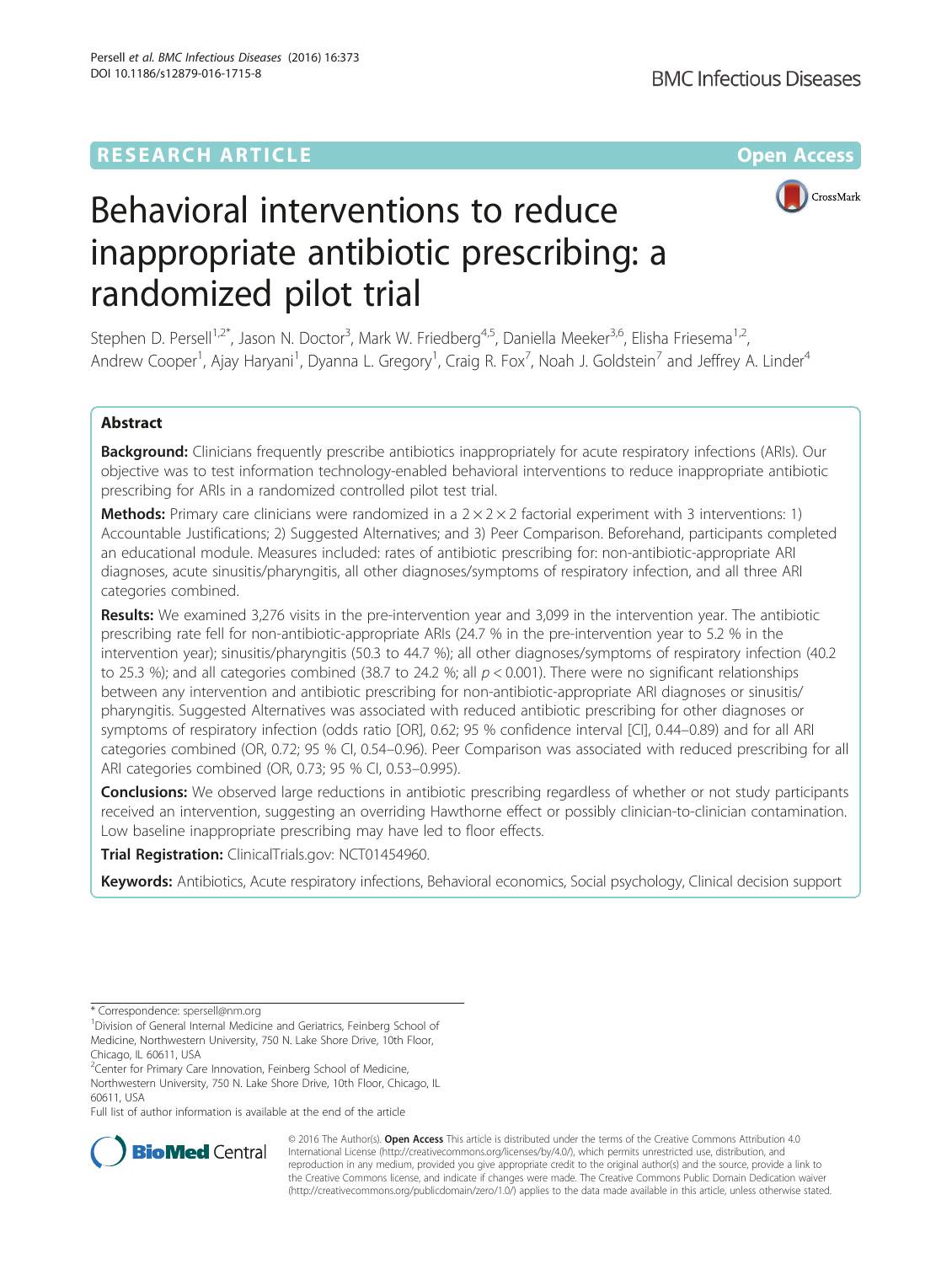# Background

Viruses cause the vast majority of acute respiratory infections (ARIs), yet antibiotics remain widely prescribed [[1](#page-8-0)–[3\]](#page-8-0). Inappropriate antibiotic use may lead to adverse drug events, greater cost, and the spread of resistant organisms [[4](#page-8-0)–[6](#page-8-0)].

Interventions to reduce antimicrobial prescribing such as physician and patient education, physician audit and feedback, clinical decision support and financial or regulatory incentives have been modestly effective at reducing inappropriate antibiotic prescribing, generally producing approximately 10 % reductions in antibiotic prescribing rates [\[7](#page-8-0)–[9\]](#page-8-0). Educational interventions may have limited impact on prescribing rates when lack of guideline awareness is not the primary reason for inappropriate antibiotic prescribing [[10](#page-8-0)].

Recognizing the limitations of educational and informational interventions, we developed several interventions that draw on insights from behavioral economics and social psychology [\[11](#page-8-0)]. These are designed to appeal to clinician self-image and social motivation. Our interventions take into account a growing body of research indicating that individuals' cognitive limitations and social motivations often give rise to systematic biases that violate standards of rational behavior [\[12](#page-8-0)–[15\]](#page-8-0). Here we report the findings of a single-site clinician-randomized controlled trial that was performed in preparation for a larger multi-site trial [[16\]](#page-8-0).

#### Methods

# **Objectives**

The objective of the study was to pilot test three interventions to improve guideline-concordant antibiotic prescribing as a precursor to inform development of a larger national cluster randomized trial (ClinicalTrials. gov Identifier: NCT01454947) [[11](#page-8-0)]. The Northwestern Medical Faculty Foundation (NMFF) General Internal Medicine clinic was selected as the pilot site prior to a larger trial conducted in three other organizations for two reasons: first, the NMFF site, with a single clinic, could not accommodate a cluster-randomized trial (with randomization at the clinic level); second, the NMFF site was able to start the trial earlier than the other sites, which permitted pilot testing of the chosen interventions and optimization of study procedures.

The institutional review boards of Northwestern University and the University of Southern California approved the study. The trial registration identifier is NCT01454960 at ClinicalTrials.gov. The study protocol is available from the corresponding author by request.

#### Setting and participants

The NMFF General Internal Medicine clinic is a large adult primary care practice affiliated with an academic

medical center and located in Chicago, Illinois. The practice uses the EpicCare electronic health record (EHR; Epic Systems Corp., Verona, WI) for all clinical documentation and for all prescribing. All attending physicians and nurse practitioners were eligible for recruitment (excluding SDP, a study investigator). Clinicians provided written informed consent before randomization. Payment for study participation was up to \$300 per clinician per month of participation, regardless of intervention assignment (clinicians with less than full-time clinic work schedules were paid proportionally less). De-identified data from qualifying patient visits that occurred with enrolled clinicians were used in the analyses with an institutional review board waiver of consent.

# Baseline survey and education

On enrollment, we asked all participating clinicians to complete a 15 to 20 min online survey that included questions about attitudes regarding antibiotic prescribing and an educational module containing information about ARI treatment guidelines [[17](#page-8-0)–[20](#page-8-0)]. The module also described the interventions to which the clinician was assigned, including changes they would observe in their EHR (for Accountable Justifications and Suggested Alternatives interventions) and examples of the kinds of emails they would receive (Peer Comparison). Brief descriptions of the interventions are provided below; details are available elsewhere [\[11\]](#page-8-0).

#### Interventions

# Accountable justifications intervention

Clinicians randomized to "Accountable Justifications" received EHR alerts in the course of e-prescribing an antibiotic for an ARI diagnosis (listed in the Additional file [1:](#page-7-0) Table S1). The alert briefly summarized the treatment guidelines corresponding to the ARI diagnosis for which the antibiotic was being written (e.g., "antibiotics are not indicated for non-specific upper respiratory infections"), prompted the clinician to enter a free-text justification for prescribing an antibiotic, and informed the clinician that the free-text justification provided would be included in the patient's medical record where it would be visible to other clinicians. Clinicians were also informed that if no free-text justification was entered, a default statement "No justification for prescribing antibiotics was given" would appear in the record. If the antibiotic order was canceled, no justification was required, and no default text appeared.

These alerts were suppressed for patients whose EHR problem lists contained comorbid chronic conditions that exempted these patients from clinical guidelines (e.g. chronic obstructive pulmonary disease, heart failure, cirrhosis). The lists of diagnoses we used to suppress study-related clinical decision support were similar to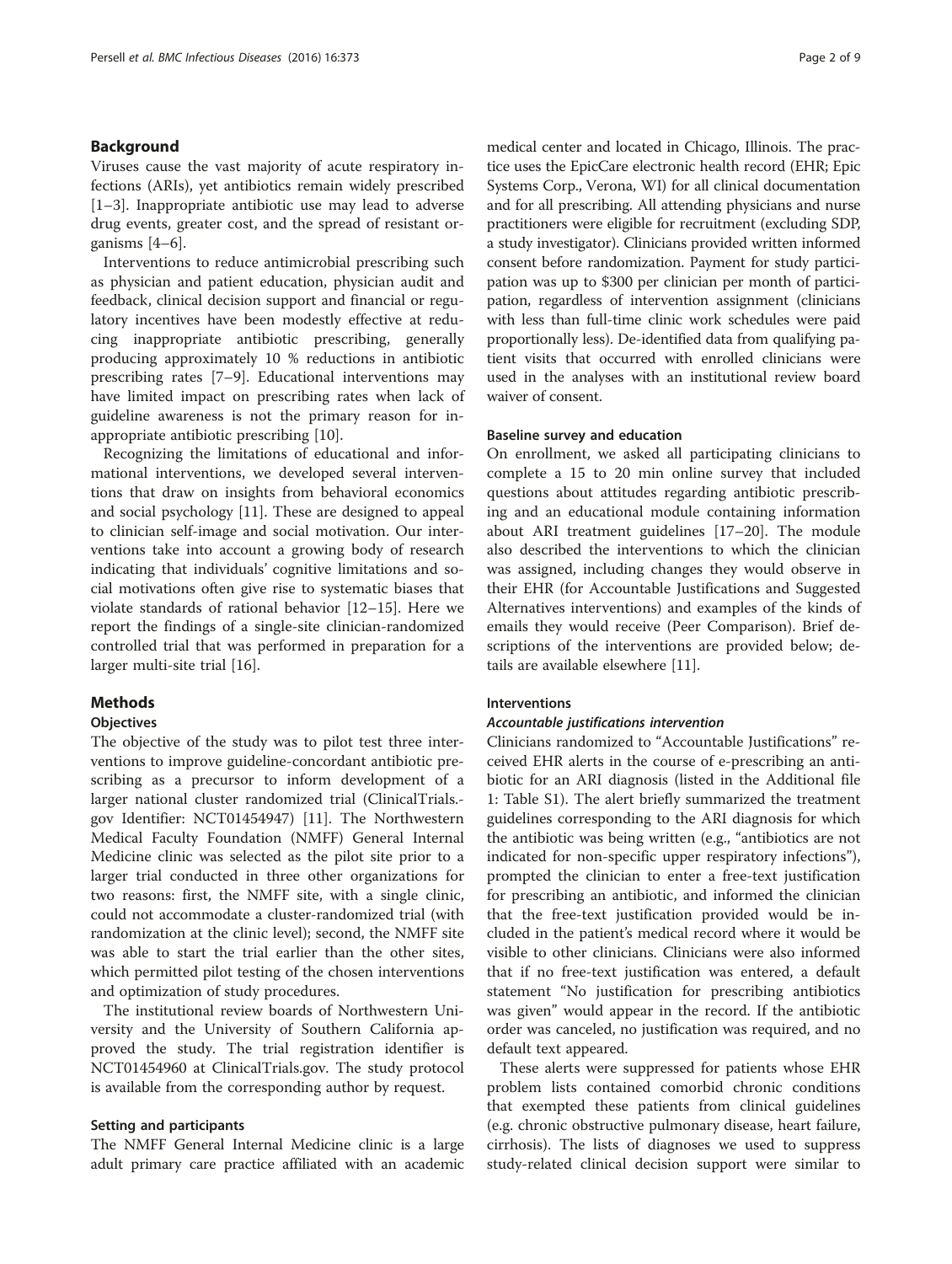those published in the supplement to the article describing the methods for the multi-site study [[11\]](#page-8-0).

This intervention draws from prior studies that show accountability improves decision making accuracy, and that public justification engenders reputational concerns. We expected that the potential to have their nonguideline-concordant choices displayed to others would make clinicians more likely to act in accordance with injunctive norms (guideline recommendations) [\[21](#page-8-0)–[26\]](#page-8-0).

#### Suggested alternatives intervention

When clinicians assigned to the Suggested Alternatives intervention entered an ARI diagnosis for a patient visit, a computerized alert presented an order set containing multiple non-antibiotic prescription and non-prescription medication choices as well as educational materials that could be printed and given to the patient [[11](#page-8-0)]. We designed these order sets to include many of the most common non-antibiotic treatments used to treat ARI symptoms. This intervention draws from the behavioral insight that the presentation of (non-antibiotic) alternatives may lead clinicians to infer that these suggestions ought to be considered and this will lead to a reduced chance that an antibiotic will be prescribed [\[27\]](#page-8-0).

#### Peer comparison intervention

Clinicians in the Peer Comparison Intervention group received emailed monthly performance feedback reports. These reports included the clinician's individual antibiotic prescribing rates for non-antibiotic-appropriate ARIs and as a benchmark, the antibiotic prescribing rate for clinicians who were at the 10th percentile within the clinic (i.e., those with the lowest rates of inappropriate antibiotic prescribing). These rates were calculated based on the most recent 20 eligible visits excluding encounters occurring with patients who had certain comorbidities or other diagnosed bacterial infections [\[11\]](#page-8-0).

If clinicians were among the 10 % of their peers with the "best"—i.e. lowest— prescribing rates the emailed reports told clinicians "You are a top performer." If clinicians were not among the 10 % best, the emailed report told clinicians "You are not a top performer. You are prescribing too many unnecessary antibiotics." The proportion of "Top Performers" could be greater than 10 % of clinicians if more than 10 % of clinicians had an inappropriate antibiotic prescribing rate of zero.

These peer comparisons were designed to differ from traditional audit and feedback by showing comparisons to top-performing instead of average-performing peers, and its delivery of positive reinforcement to current topperformers. This strategy has been previously shown to help sustain high performance [\[28](#page-8-0)–[30\]](#page-8-0).

# Experimental design and randomization

We performed a  $2 \times 2 \times 2$  factorial randomized trial, with one arm for each possible combination of the three interventions, corresponding to the eight rows shown in Table [2.](#page-4-0) We randomized all clinicians at once in two blocks by number of qualifying visits in the prior year to ensure relatively balanced allocation, then assigned each to an intervention group using a random number generator in SAS 9.3 (SAS Institute Inc., Cary, NC) performed by a researcher who was not aware of clinicians' identities until after the randomization was completed [\[31](#page-8-0)]. Once the intervention began, participating clinicians were not blinded to their study group assignments. Outcome data was collected and assessed automatically (with no human judgement) by applying identical criteria to data collected using Structured Query Language applied to EHR data.

#### Measures

We measured physician and nurse practitioner characteristics during the initial online survey. We obtained patient age, sex and race/ethnicity from EHR data.

#### Primary outcome

The primary study outcome was the rate of oral antibiotic prescribing during eligible study visits with nonantibiotic-appropriate ARI diagnoses (listed Additional file [1](#page-7-0): Table S1). An office visit was eligible for inclusion in the outcome denominator if: 1) the patient was 18 years old or older, 2) the clinician was enrolled in the study, 3) the visit occurred during the 12-month intervention period from February 2012 through January, 2013, and 4) the patient did not have a visit with an ARI diagnosis in the prior 30 days. We excluded visits from the primary analysis when: 1) patients had certain medical co-morbidities that make ARI guidelines less likely to apply; 2) patients had concomitant visit diagnoses indicating a possible non-ARI bacterial infection or reason for antibiotic prescribing; or 3) patients had concomitant visit diagnoses indicating potentially antibioticappropriate ARI diagnoses or other ARI diagnoses suggestive of a bacterial infection. The sets of diagnoses used to determine eligibility and calculate the outcomes were similar to those we reported previously [\[11](#page-8-0)].

#### Secondary outcomes

Secondary outcomes included the rates of oral antibiotic prescribing for three other groups of qualifying visits: 1) visits with diagnoses for potentially-antibioticappropriate ARI diagnoses (acute sinusitis and acute pharyngitis; Additional file [1:](#page-7-0) Table S1); 2) visits with diagnoses also potentially indicating an ARI (e.g., pneumonia, cough; Additional file [1](#page-7-0): Table S1); and 3) the rate of antibiotic prescribing for the sum of visits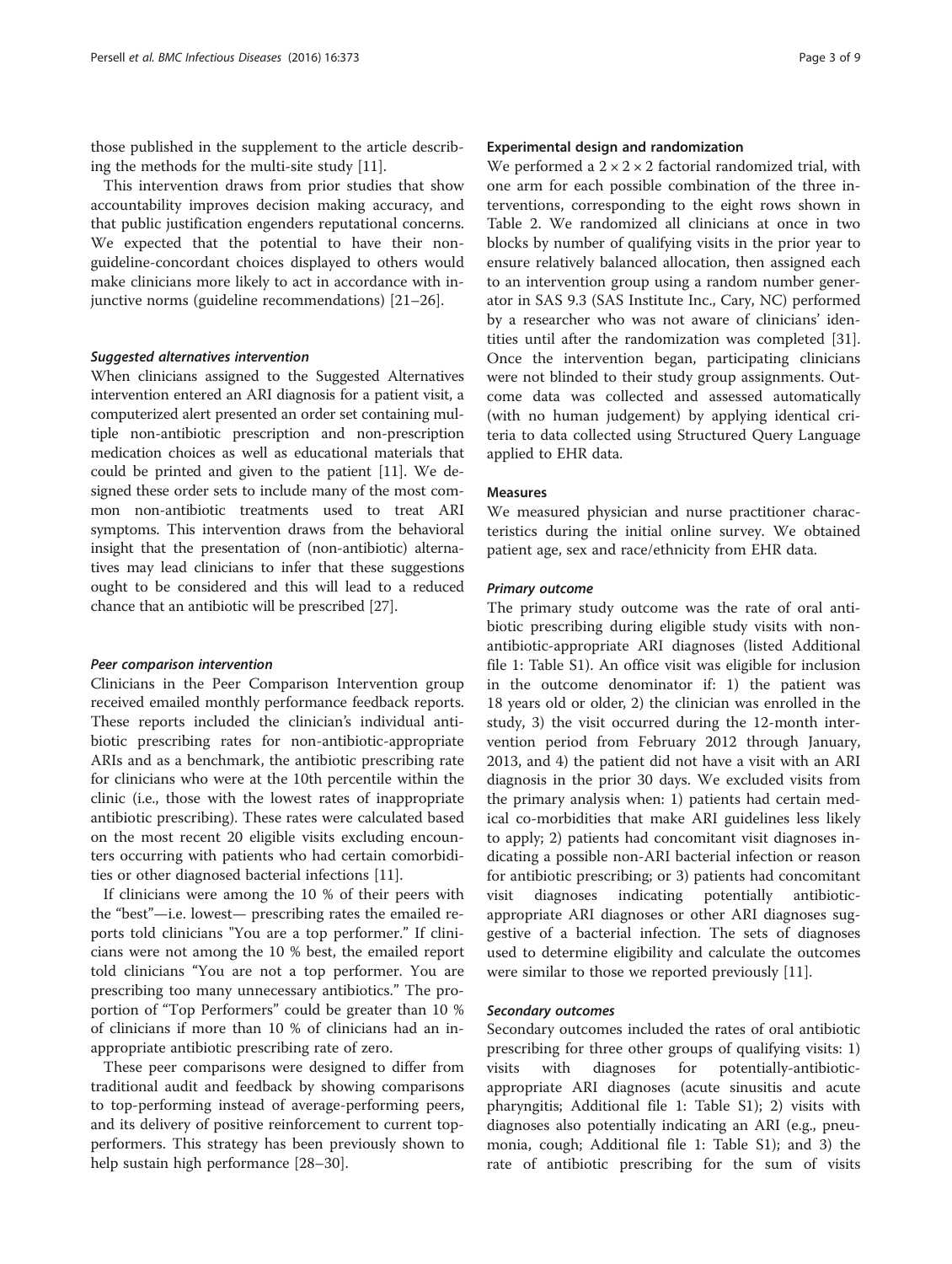included in the primary outcome and these two secondary outcomes (all diagnosis categories combined). We applied the same additional inclusion and exclusion criteria above to these secondary diagnoses as we did to the primary outcome. We examined the distribution of visits in each of these 3 categories during the intervention year and the year prior to look for "diagnosis shifting" through which clinicians could be more likely to select antibiotic-appropriate diagnoses to conceal an unchanged overall antibiotic prescribing rate.

# Safety monitoring

In order to ensure that interventions did not cause inappropriate under-prescribing of antibiotics, we examined the records of all patients who had return visits with a diagnosis indicative of a bacterial respiratory tract infection within 30 days of a qualifying visit for a nonantibiotic-appropriate diagnosis, a potentially-antibioticappropriate diagnosis, or cough. In cases where an antibiotic was not prescribed at the index visit, a physician (SDP) blinded to clinician intervention group judged whether: 1) an antibiotic was prescribed within 24 h without the patient having to reinitiate contact (e.g. physician called the patient and prescribed an antibiotic in response to an abnormal chest x-ray), 2) an antibiotic was not prescribed and it seemed unlikely that an antibiotic at the index visit would have improved the clinical course, or 3) an antibiotic was not prescribed and it may have been clinically useful had an antibiotic been prescribed. An independent data safety and monitoring board reviewed this data during the study.

#### Statistical analysis

The effects of the study interventions were assessed using separate mixed logistic regression models for each of the primary and secondary outcomes that included each of the three interventions and clinicians' prior prescribing rate as fixed effects, and individual clinicians as random effects (PROC GLIMMIX, SAS 9.3). We tested models with and without two-way and three-way interaction terms between the interventions. Because including these interaction terms had very little impact on the estimated effects of the interventions and complicate the interpretation of the results, we report results of models without interaction terms. Because this was intended as a pilot study, no formal power analysis was conducted. Results are provided with 95 % confidence intervals.

In addition to the primary planned analyses, post hoc we constructed models for each of the primary and secondary outcomes that included eligible visits during the year prior to and the year during the intervention period. We tested models that included a term for the intervention year and also a continuous variable for time to assess for evidence of temporal changes in antibiotic prescribing rates.

We performed post hoc analyses that included data from the 10 physicians working in the same practice who did not participate in the randomized trial during the year prior to and the year during the intervention period to determine if their antibiotic prescribing rates during these two years differed significantly from the clinicians who participated in the study.

# Results

Of the 37 internists and 1 nurse practitioner approached, 27 internists and the nurse practitioner enrolled in the trial (74 %). Participating clinicians were 39 male, 61 white, 36 Asian and 4 % African American. Most (75 %) were over 40 years of age. The average number (standard deviation) of distinct patients seen by a participating clinician was 905 (483) in the pre-intervention year and 923 (543) in the intervention year. The flow of participants through the trial is shown in the Additional file [2](#page-7-0): Figure S1. Of all visits made to participating clinicians in the pre-intervention year, 7.2 % were eligible ARI visits analyzed for any of the study outcomes. In the intervention year 7.7 % were eligible ARI visits. Patients' demographic characteristics are provided in Table [1](#page-4-0).

The number of clinicians randomized to the different intervention assignments is shown in Table [2](#page-4-0) along with the number of eligible study visits with a non-antibioticappropriate ARI diagnosis during the year prior to the study and the year during the study. Additional details of are provided in the study flow diagram (Additional file [2](#page-7-0): Figure S1). Participating physicians prescribed antibiotics in 24.7 % of visits for non-antibiotic-appropriate ARI diagnoses in the year prior to the trial and in 5.2 % of such visits during the year of the trial (Table [2\)](#page-4-0). Corresponding results for the secondary outcomes are provided in Additional file [1](#page-7-0): TablesS2, S3 and S4. None of the three interventions significantly lowered (or raised) rates of antibiotic prescribing for visits with nonantibiotic-appropriate diagnoses (Table [3](#page-5-0)). However, for visits with other ARI diagnoses and symptoms, the Suggested Alternatives intervention was associated with significantly lower odds of antibiotic prescribing (odds ratio [OR], 0.62; 95 % confidence interval [CI], 0.44–0.89). The Suggested Alternatives and Peer Comparisons interventions were associated with lower odds of antibiotic prescribing for the all ARI diagnoses combined—OR 0.72 (CI 0.54–0.96) and OR 0.73 (CI 0.53–0.995), respectively. The clinician's prescribing rate in the pre-trial year was strongly associated with the antibiotic prescribing rate during the trial year for each outcome examined (Table [3\)](#page-5-0).

Table [4](#page-5-0) shows the distribution of eligible visits among the three different diagnosis categories we examined in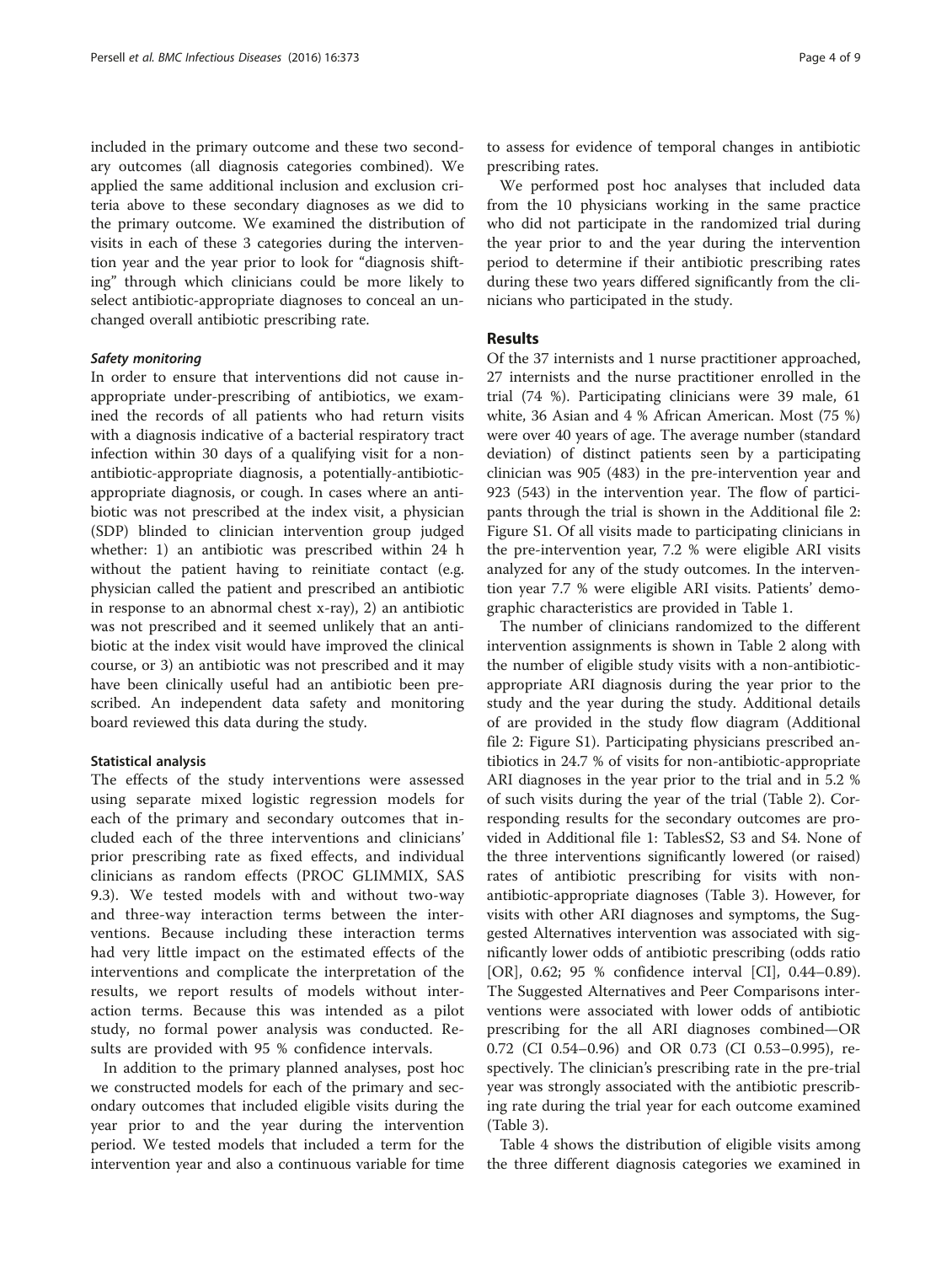|                                  | All Patients     |              | Patients Included in Study Analyses |                      |  |
|----------------------------------|------------------|--------------|-------------------------------------|----------------------|--|
|                                  | Pre-intervention | Intervention | Pre-intervention                    | Intervention<br>Year |  |
|                                  | Year             | Year         | Year                                |                      |  |
| Age, mean (SD)                   | 48.7 (16.7)      | 49.4 (16.9)  | 46.6(16.2)                          | 47.7 (16.3)          |  |
| Sex, n (%)                       |                  |              |                                     |                      |  |
| Male                             | 7269 (36.2)      | 7469 (36.6)  | 904 (32.2)                          | 888 (33.1)           |  |
| Female                           | 12798 (63.8)     | 12950 (63.4) | 1907 (67.8)                         | 1791 (66.9)          |  |
| Race/Ethnicity, n (%)            |                  |              |                                     |                      |  |
| White, non-Hispanic              | 9460 (47.1)      | 9659 (47.3)  | 1384 (49.2)                         | 1244 (46.4)          |  |
| <b>Black</b>                     | 3706 (18.5)      | 3806 (18.6)  | 422 (15)                            | 444 (16.6)           |  |
| Hispanic                         | 1380 (6.9)       | 1457(7.1)    | 201(7.2)                            | 204(7.6)             |  |
| Asian                            | 974 (4.9)        | 1056(5.2)    | 121(4.3)                            | 129 (4.8)            |  |
| American Indian/Pacific Islander | 42(0.2)          | 50(0.2)      | 11(0.4)                             | 9(0.3)               |  |
| More than one race               | 359 (1.8)        | 414(2)       | 52(1.8)                             | 58 (2.2)             |  |
| Other                            | 1481 (7.4)       | 1524 (7.5)   | 213(7.6)                            | 225 (8.4)            |  |
| Unknown                          | 2665 (13.3)      | 2453 (12)    | 407 (14.5)                          | 366 (13.7)           |  |

<span id="page-4-0"></span>Table 1 Demographic characteristics of patients seen by participating clinicians

the pre-trial year and the trial year. There were similar total numbers of eligible study visits in each year (3276 in the pre-trial year and 3099 in the trial year). There was no suggestion of diagnosis shifting in the selection of diagnosis codes during the study.

In the mixed regression models, antibiotic prescribing was substantially and significantly lower during the intervention year compared to the preintervention year across all categories, and the continuous variable for time (study quarter, used to assess for an underlying temporal trend in antibiotic prescribing) was not significant in any of the four models examined except for a slight increase in prescribing rate over time for possibly-antibiotic-

Table 2 Results of clinician randomization and the primary outcome

| Intervention                                                            | Randomized<br>Clinicians (n) | Antibiotic Prescribing<br>for Visits with Non-Antibiotic-Appropriate<br>ARI Diagnoses | Difference in<br>Antibiotic Prescribing<br>Rate between |                                                              |  |
|-------------------------------------------------------------------------|------------------------------|---------------------------------------------------------------------------------------|---------------------------------------------------------|--------------------------------------------------------------|--|
|                                                                         |                              | Pre-Intervention Year, n/<br>N(%)                                                     | Intervention Year, n/N<br>(% )                          | Intervention and Pre-<br>intervention Period %<br>$(95%$ CI) |  |
| No intervention                                                         | $\overline{4}$               | 7/57(12.3)                                                                            | 5/136(3.4)                                              | $-8.6$ ( $-17.9$ to 0.7)                                     |  |
| Accountable Justifications                                              | 3                            | 14 / 72 (19.4)                                                                        | 8/70(11.4)                                              | $-8.0$ ( $-20.0$ to 4.0)                                     |  |
| Suggested Alternatives                                                  | 3                            | 7/44(15.9)                                                                            | 4/51(7.8)                                               | $-8.1$ ( $-21.5$ to 5.4)                                     |  |
| Peer Comparisons                                                        | 3                            | 31 / 74 (41.9)                                                                        | 8/68(11.8)                                              | $-30.1$ ( $-44.0$ to $-16.3$ )                               |  |
| Accountable Justifications, Suggested Alternatives                      | 4                            | 20 / 128 (15.6)                                                                       | 2/95(2.1)                                               | $-13.5$ ( $-20.5$ to $-6.5$ )                                |  |
| Suggested Alternatives, Peer Comparisons                                | 4                            | 41 / 118 (34.8)                                                                       | 4/102(3.9)                                              | $-30.8$ ( $-40.3$ to $-21.3$ )                               |  |
| Accountable Justifications, Peer Comparisons                            | 4                            | 44 / 187 (23.5)                                                                       | 6/206(2.9)                                              | $-20.6$ ( $-27.2$ to $-14.1$ )                               |  |
| Accountable Justifications, Suggested Alternatives, Peer<br>Comparisons | 3                            | 46 / 171 (26.9)                                                                       | 9/162(5.6)                                              | $-21.4$ ( $-28.9$ to $-13.8$ )                               |  |
| Any Accountable Justifications                                          | 14                           | 124 / 558 (22.2)                                                                      | 25 / 532 (4.7)                                          | $-17.5$ ( $-21.4$ to $-13.6$ )                               |  |
| No Accountable Justifications                                           | 14                           | 86 / 293 (29.4)                                                                       | 21 / 357 (5.9)                                          | $-23.5$ ( $-29.3$ to $-17.7$ )                               |  |
| Any Suggested Alternatives                                              | 14                           | 114 / 461 (24.7)                                                                      | 19 / 410 (4.6)                                          | $-20.1$ ( $-24.5$ to $-15.7$ )                               |  |
| No Suggested Alternatives                                               | 14                           | 96 / 390 (24.6)                                                                       | 27/479(5.6)                                             | $-19.0$ ( $-23.7$ to $-14.2$ )                               |  |
| Any Peer Comparisons                                                    | 14                           | 162 / 550 (29.5)                                                                      | 27 / 537 (5.0)                                          | $-24.4$ ( $-28.7$ to $-20.2$ )                               |  |
| No Peer Comparisons                                                     | 14                           | 48 / 301 (15.9)                                                                       | 19 / 352 (5.4)                                          | $-10.6$ ( $-15.3$ to $-5.8$ )                                |  |
| All groups combined                                                     | 28                           | 210 / 851 (24.7)                                                                      | 46 / 889 (5.2)                                          | $-19.5$ ( $-22.8$ to $-16.3$ )                               |  |

ARI acute respiratory infection, CI confidence interval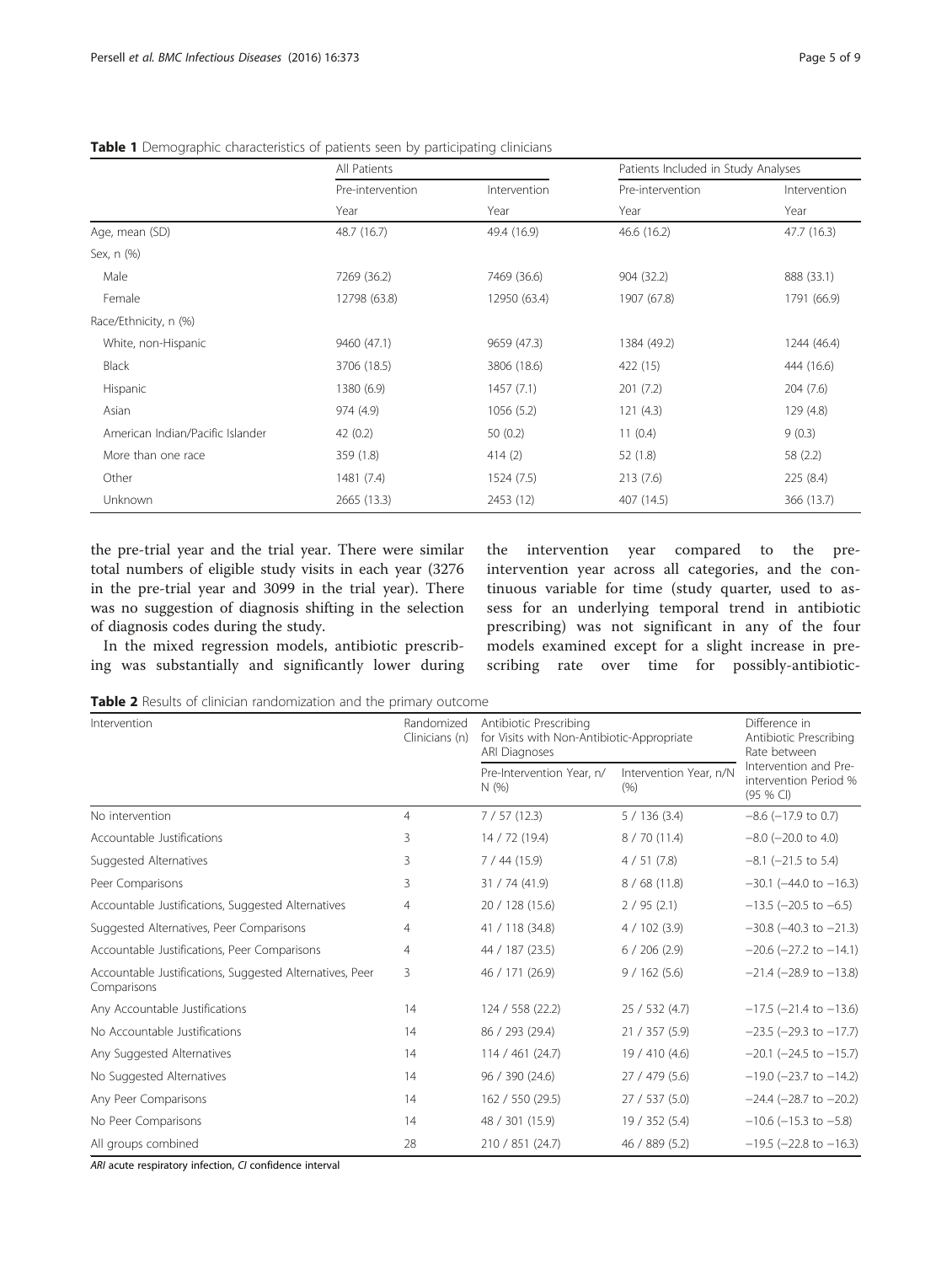# <span id="page-5-0"></span>Table 3 Intervention effects on primary and secondary outcomes

| justifications      | alternatives                       | Peer comparisons                     | Clinician's prior year prescribing<br>rate (per 10 % increase)    |
|---------------------|------------------------------------|--------------------------------------|-------------------------------------------------------------------|
|                     |                                    |                                      |                                                                   |
| $0.98(0.42 - 2.29)$ | $0.68(0.29 - 1.58)$                | $0.45(0.18 - 1.11)$                  | $1.57(1.15 - 2.13)^{T}$                                           |
| $0.77(0.42 - 1.41)$ | $0.57(0.31 - 1.05)$                | $1.14(0.59 - 2.19)$                  | $1.71$ $(1.23 - 2.36)^{*}$                                        |
| 1.29 (0.92-1.80)    | $0.62$ (0.44-0.89) <sup>**</sup>   | $0.70(0.48 - 1.02)$                  | $1.40(1.25 - 1.57)^{**}$                                          |
| 0.5 (0.80-1.39)     | $0.72$ (0.54-0.96) <sup>****</sup> | $0.73$ (0.53-0.995) <sup>*****</sup> | $1.64$ $(1.45-1.84)$ ***                                          |
|                     |                                    |                                      | Odd ratios (95 % confidence intervals) for antibiotic prescribing |

*ARI* acute respiratory infection  $\sum_{n=1}^{\infty}$  005

 $\sum_{n=0}^{8} p < .01$ <br> $\sum_{n=0}^{8} p < .001$ <br> $\sum_{n=0}^{8} p < .005$ 

appropriate diagnoses (odds ratio [OR] per calendar quarter: 1.11 [1.03–1.20]; Table [5](#page-6-0); Fig. [1](#page-6-0)).

In the post hoc analysis, non-participating physicians prescribed antibiotics in 35.3 % of visits for nonantibiotic-appropriate ARI diagnoses in the year prior to the trial and in 28.6 % of such visits during the year of the trial. For all ARI diagnoses combined, prescribing rates for non-participants during these two years were 49.6 % and 46.2 %, respectively. In multivariable regression models, non-participants' prescribing rates were not significantly different from those of study participants during the year prior to the intervention but were significantly higher than study participants during the trial period. The OR for prescribing antibiotics for nonantibiotic-appropriate ARI visits during the trial period for non-participants compared to participants was 4.99 (2.35–10.6), and for all ARI diagnoses combined OR 1.70 (1.31–2.21).

In the safety monitoring analyses, we analyzed 18 return visits (0.74 %) with a diagnosis of a bacterial respiratory tract infection that occurred within 30 days of a qualifying

study visit at which an antibiotic was not prescribed. Of these, 7 of these received antibiotics within 24 h of the qualifying visit without the patient having to reinitiate contact. In 3 cases, it seemed unlikely that an antibiotic would have improved the course of illness if prescribed at the initial visit. In 8 cases (0.31 %), an antibiotic was not prescribed and may have been clinically useful had it been prescribed at the index visit. None of these 8 patients died or had a prolonged hospitalization. These visits were evenly distributed across the intervention groups (Additional file [1:](#page-7-0) Table S5).

# **Discussion**

This pilot study tested three interventions drawing on social psychology and behavioral economic principles. This initial test of these interventions helped inform the conduct of a larger, multi-site trial [[16](#page-8-0)], and also led to several interesting observations. The study resulted in large reductions in antibiotic prescribing at adult outpatient visits for acute respiratory infections in a large primary care practice compared to the year before the study began.

| Diagnosis Category                                     | Year prior to intervention                  |                                      |                              |                                        | Intervention year                           |                                      |                              |                                        |
|--------------------------------------------------------|---------------------------------------------|--------------------------------------|------------------------------|----------------------------------------|---------------------------------------------|--------------------------------------|------------------------------|----------------------------------------|
|                                                        | % of ARI visits in<br>diagnosis<br>category | Number visits<br>given<br>antibiotic | Number<br>eligible<br>visits | Percentage<br>prescribed<br>antibiotic | % of ARI visits in<br>diagnosis<br>category | Number visits<br>given<br>antibiotic | Number<br>eligible<br>visits | Percentage<br>prescribed<br>antibiotic |
| Non-Antibiotic<br>Appropriate ARI<br>Diagnoses         | 26.0                                        | 210                                  | 851                          | 24.7                                   | 28.7                                        | 46                                   | 889                          | 5.2                                    |
| Potentially Antibiotic<br>Appropriate ARI<br>Diagnoses | 24.9                                        | 411                                  | 817                          | 50.3                                   | 24.3                                        | 336                                  | 752                          | 44.7                                   |
| Other ARIs Diagnoses<br>or Symptoms of<br>Interest     | 49.1                                        | 646                                  | 1608                         | 40.2                                   | 47.0                                        | 369                                  | 1458                         | 25.3                                   |
| All diagnoses<br>combined                              | 100                                         | 1267                                 | 3276                         | 38.7                                   | 100                                         | 751                                  | 3099                         | 24.2                                   |

Table 4 Antibiotic prescribing for eligible visits with all potential ARI diagnoses, pre-intervention year and intervention year

ARI acute respiratory infection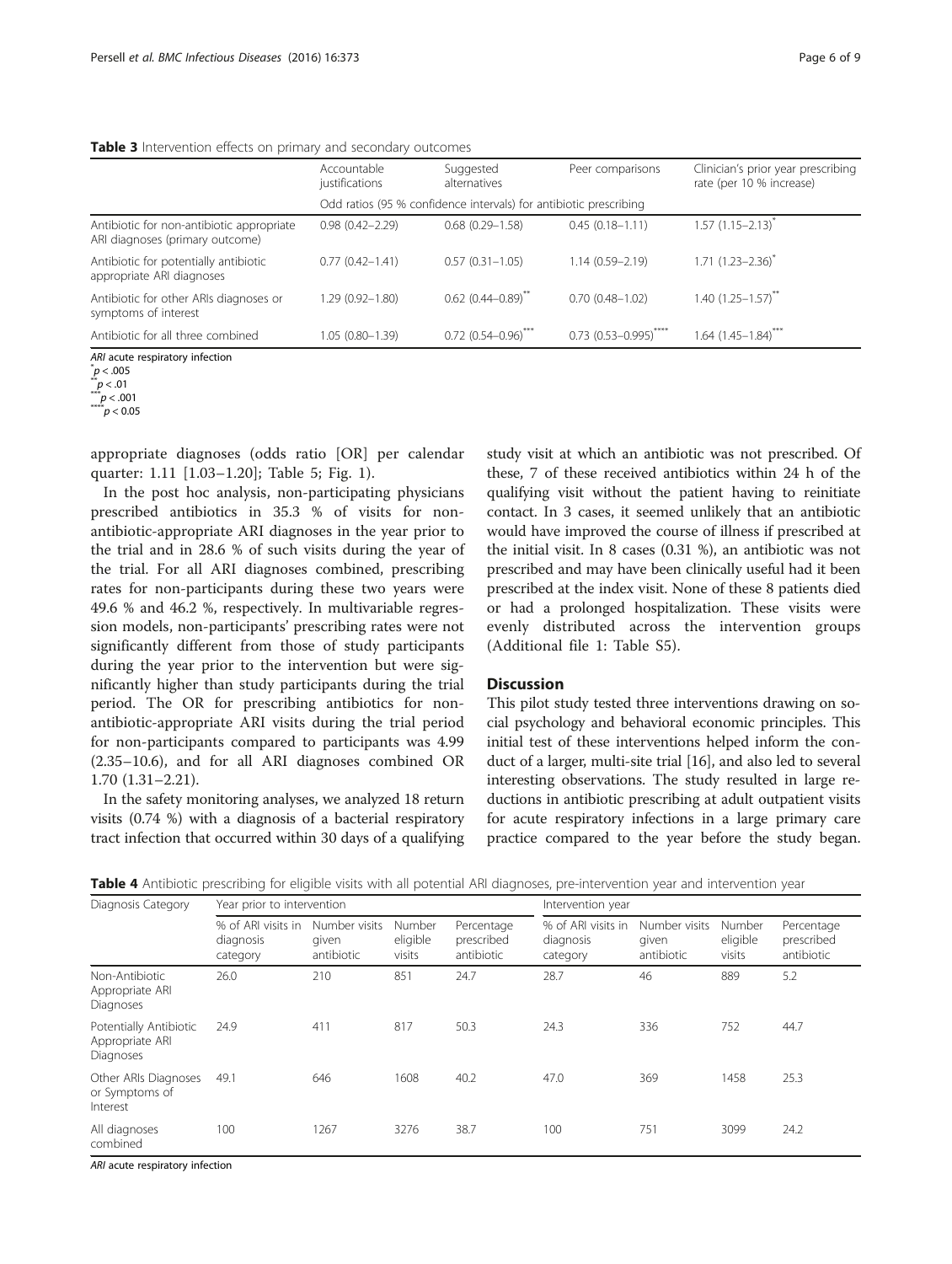<span id="page-6-0"></span>

|  |  | Table 5 Results of mixed effects models pre-intervention year and intervention year <sup>a</sup> |  |  |
|--|--|--------------------------------------------------------------------------------------------------|--|--|
|  |  |                                                                                                  |  |  |

|                                                                 | Year prior to the intervention          | Calendar quarter                   |
|-----------------------------------------------------------------|-----------------------------------------|------------------------------------|
|                                                                 | Odds Ratios (95 % confidence Intervals) |                                    |
| Antibiotic for non-antibiotic appropriate ARI diagnoses         | $6.34$ $(3.49 - 11.5)^{*}$              | $1.01(0.90 - 1.14)$                |
| Antibiotic for potentially-antibiotic-appropriate ARI diagnoses | $2.40(1.69 - 3.42)^{*}$                 | $1.11 (1.03 - 1.20)$ <sup>**</sup> |
| Antibiotic for other ARIs diagnoses or symptoms of interest     | $1.59(1.10-2.29)$ ***                   | $0.98(0.90 - 1.06)$                |
| Antibiotic for all three combined                               | $2.28(1.83 - 2.83)^{*}$                 | $1.03(0.98 - 1.08)$                |
| $AD1 = 1.14$ and $B2 = 1.14$ and $B3 = 1.14$ and $B4 = 1.14$    |                                         |                                    |

ARI acute respiratory infection

 $\stackrel{*}{\phantom{}_{p}} p < 0.001$ <br> $\stackrel{*}{\phantom{}_{p}} p < 0.01$ <br> $\stackrel{*}{\phantom{}_{p}} p < 0.05$ 

<sup>a</sup>Models predicting antibiotic prescribing include a pre-intervention year variable and a continuous variable for calendar quarter as fixed effects, and clinician as random effects. Analyses are exploratory

Reductions in antibiotic prescribing occurred both for clinicians receiving one or more active interventions and those assigned to the control condition (but not among physicians who declined to participate). The decline in prescribing occurred in all diagnosis categories examined and was most dramatic for visits with non-antibioticappropriate diagnoses (a decline of 19.5 %). During the intervention year, receipt of our interventions did not significantly affect antibiotic prescribing at visits with nonantibiotic-appropriate diagnoses. Two of the interventions, Suggested Alternatives and Peer Comparisons, yielded significantly lower rates of antibiotic prescribing for the secondary outcome of all the diagnostic categories combined. Compared to our larger, clinic-randomized trial, the overall reduction in antibiotic prescribing observed here was similar. Notable differences between that study and the one presented here are that in the larger



study—which had greater statistical power—accountable justifications and peer comparisons led to significantly greater reductions in antibiotic prescribing at nonantibiotic-appropriate ARI visits [[16](#page-8-0)].

The magnitude of the reduction in antibiotic prescribing observed from the pre-study year to the study year was larger than what has generally been observed in prior studies aimed at reducing antibiotic prescribing in ARIs. For instance, Gonzales and colleagues recently observed 12 to 13 % declines in antibiotic prescribing for acute bronchitis at intervention sites given computerized or printed decision support for acute cough illnesses and a small increase in antibiotic prescribing at control sites [[9\]](#page-8-0). Likewise, a systematic review of quality improvement interventions aimed at reducing inappropriate antibiotic use showed a median reduction in antibiotic prescribing of 9.7 % (interquartile range 6.6—13.7 %) [[7\]](#page-8-0).

There are several possible explanations for our observed findings of a large overall decline in prescribing with little observable intervention-specific effects. First, clinicians' enrollment in the study, completion of the on-line educational module, receipt of a financial incentive to participate in the study, and awareness that they were among a small group having their antibiotic prescribing practices scrutinized may have given rise to a fairly strong observer effect (or Hawthorne effect) even among clinicians assigned to the control condition [[32](#page-8-0)]. This phenomenon has been described among pediatricians who had their antibiotic prescribing behavior observed [\[33](#page-8-0)]. In fact, we expected the Peer Comparison and Accountable Justifications interventions to operate partly through participants' sensitivity to being observed by others. Physicians within this practice were accustomed to having their performance measured for a variety of clinical topics for quality improvement purposes [[34](#page-8-0)], and the observer effect may have been particularly strong. Because the antibiotic prescribing rate among this clinician group prior to the intervention year was already lower than what has been reported in other studies [\[1, 2](#page-8-0), [7](#page-8-0)], the prescribing rate for the primary outcome may have reached a floor so that adding additional interventions could not reduce it further.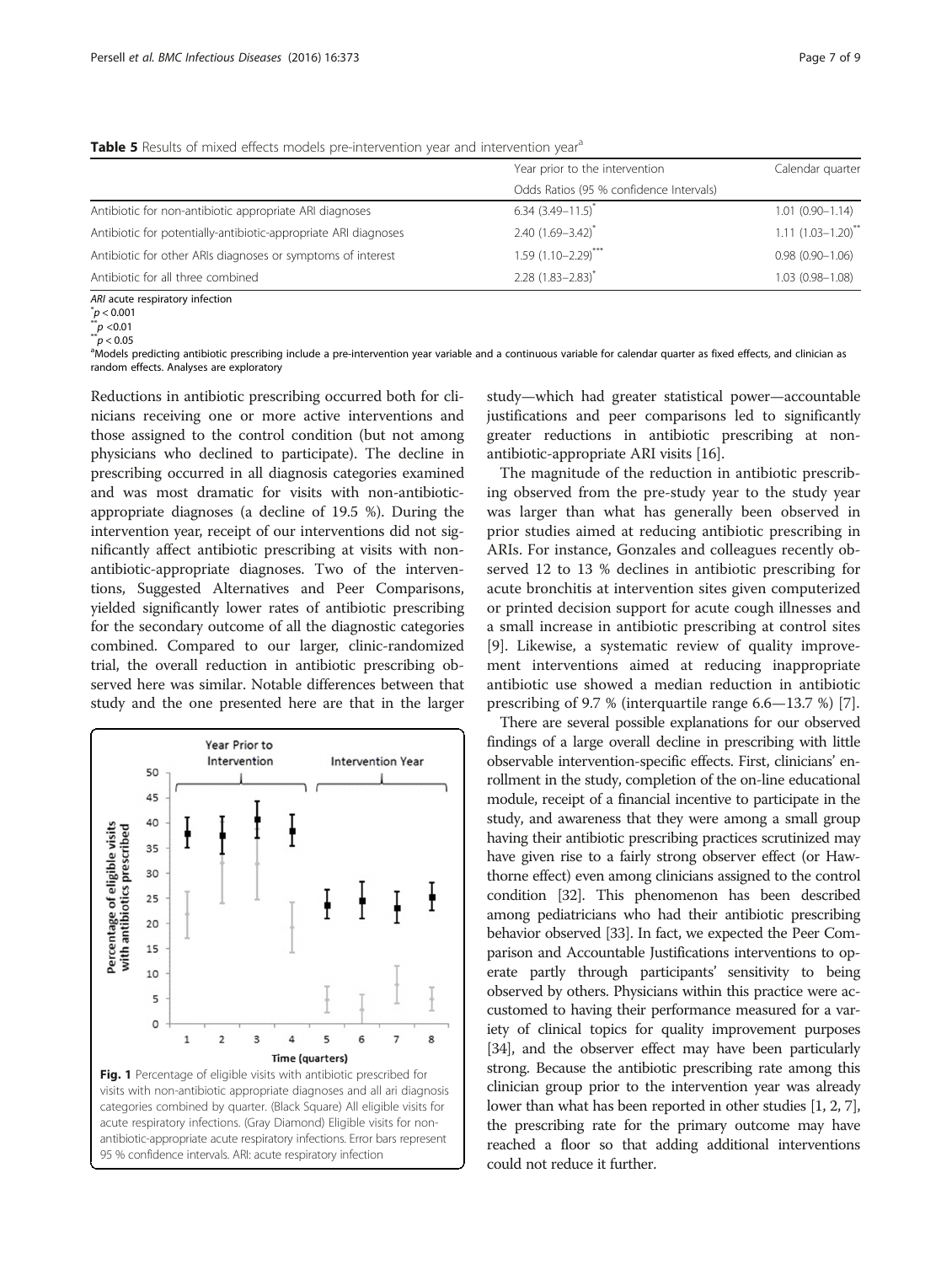<span id="page-7-0"></span>Second, contamination from working in close proximity to peers who received single or multiple interventions related to antibiotic prescribing may have led clinicians to reduce their prescribing more than they otherwise would have. For example, learning that his colleague was a "top performer" relative to a group that includes his own performance may have instilled a sense of competition in a control participant. Such informational contamination between conditions could have been due to information concerning interventions, information about antibiotic prescription rates and/or general conversation about antibiotic over-prescribing. The fact that prescribing rates among non-participating physicians within the same physical practice changed little and remained substantially greater than rates for study participants speaks against this possibility.

Third, this study is limited by its sample size. This was a fairly small pilot study meant to test procedures to be employed in a larger multisite study [\[11](#page-8-0)]. The number of eligible visits for the primary outcome was insufficient to exclude clinically meaningful intervention effects on the primary study outcome. Furthermore, because we were testing the factorial design that was to be used in the subsequent larger trial, there were only three or four clinicians within each intervention assignment and only four clinicians who received none of the interventions. The small sample sizes probably account for highly variable baseline antibiotic prescribing rates between groups. Despite lack of statistical significance, we observed the expected direction of effects, and the magnitude of effects in the Suggested Alternatives and Peer Comparison interventions are promising.

Consistent with prior studies [[10](#page-8-0), [35, 36](#page-8-0)], we did not observe any evidence that clinicians manipulated their diagnostic coding away from non-antibiotic-appropriate diagnoses toward those that would appear to more readily justify the use of antibiotic or those that would not trigger the clinical decision support interventions. This provides reassurance that the changes in antibiotic prescribing rates that we observed were real, and not merely caused by changes in diagnosis selection.

We also observed a reduction in antibiotic prescribing at potentially-antibiotic-appropriate ARI visits (which consist of acute sinusitis and pharyngitis). These clinical syndromes are frequently caused by viruses, and our safety analysis showed very few patients returning within 30 days following a visit where an antibiotic was not prescribed and it may have been clinically useful had one been given. Therefore, we think it is likely that the reduction in antibiotic use in this diagnostic category was clinically appropriate.

An additional potential limitation is worth noting. The baseline antibiotic prescribing rates among clinicians in this group (both among clinicians who participated and those who didn't) were lower than what has been reported in broader populations of clinicians [[1](#page-8-0)–[3\]](#page-8-0). This suggests that these findings may not be generalizable to other practice settings.

#### Conclusions

The conduct of this pilot study had a large impact on antibiotic prescribing across all study physicians including among control participants (but not among nonparticipants within the same practice). The results of a larger multisite trial conducted by this same study group help address this study's aforementioned limitations [\[16](#page-8-0)]. The large reductions in antibiotic prescribing we observed even among control participants are interesting and suggest that interventions designed with an intentional observer effect could be particularly effective.

# Additional files

[Additional file 1:](dx.doi.org/10.1186/s12879-016-1715-8) Table S1. Acute Respiratory Infection Diagnoses Related to Interventions and Outcomes Assessments. Table S2. Results of Clinician Randomization and the Secondary Outcome Potentially-Antibiotic-Appropriate ARI Diagnoses. Table S3. Results of Clinician Randomization and the Secondary Outcome Other ARI Diagnoses or Symptoms of Interest. Table S4. Results of Clinician Randomization and the Secondary Outcome All ARI Categories Combined. Table S5. Distribution of Safety Monitoring Events. (DOCX 27 kb)

[Additional file 2:](dx.doi.org/10.1186/s12879-016-1715-8) Study Flow Diagram. (PPTX 77 kb)

#### Abbreviations

ARI, acute respiratory infection; CI, confidence interval; EHR, electronic health record; NMFF, Northwestern Medical Faculty Foundation; OR, odds ratio

#### Acknowledgements

We would like to thank the clinicians who participated in this study.

#### Funding

National Institutes of Health, National Institute on Aging, grant 1RC4AG039115-01. The funding organization had no role in the collection of data, its analysis and interpretation, or the decision to approve or disapprove publication of the finished manuscript.

#### Availability of data and materials

Due to the small number of participating clinicians and the potential for subject identification, data is not shared.

#### Authors' contributions

JND, CRF, DM, MWF, JAL and SDP conceived the study. JND, SDP, MWF, DM, JAL, CRF, NJG, EF, and AC participated in the design and/or implementation of study procedures. SDP drafted the manuscript. JND, DM, MWF, JAL, CRF, NJG, EF, and AC participated in critical revision of the manuscript for important intellectual content. All authors read and approved the final manuscript.

#### Competing interests

Dr. Persell receives unrelated research grant support from Pfizer, Inc. There are no other potential competing interests to report.

#### Consent for publication

Not applicable.